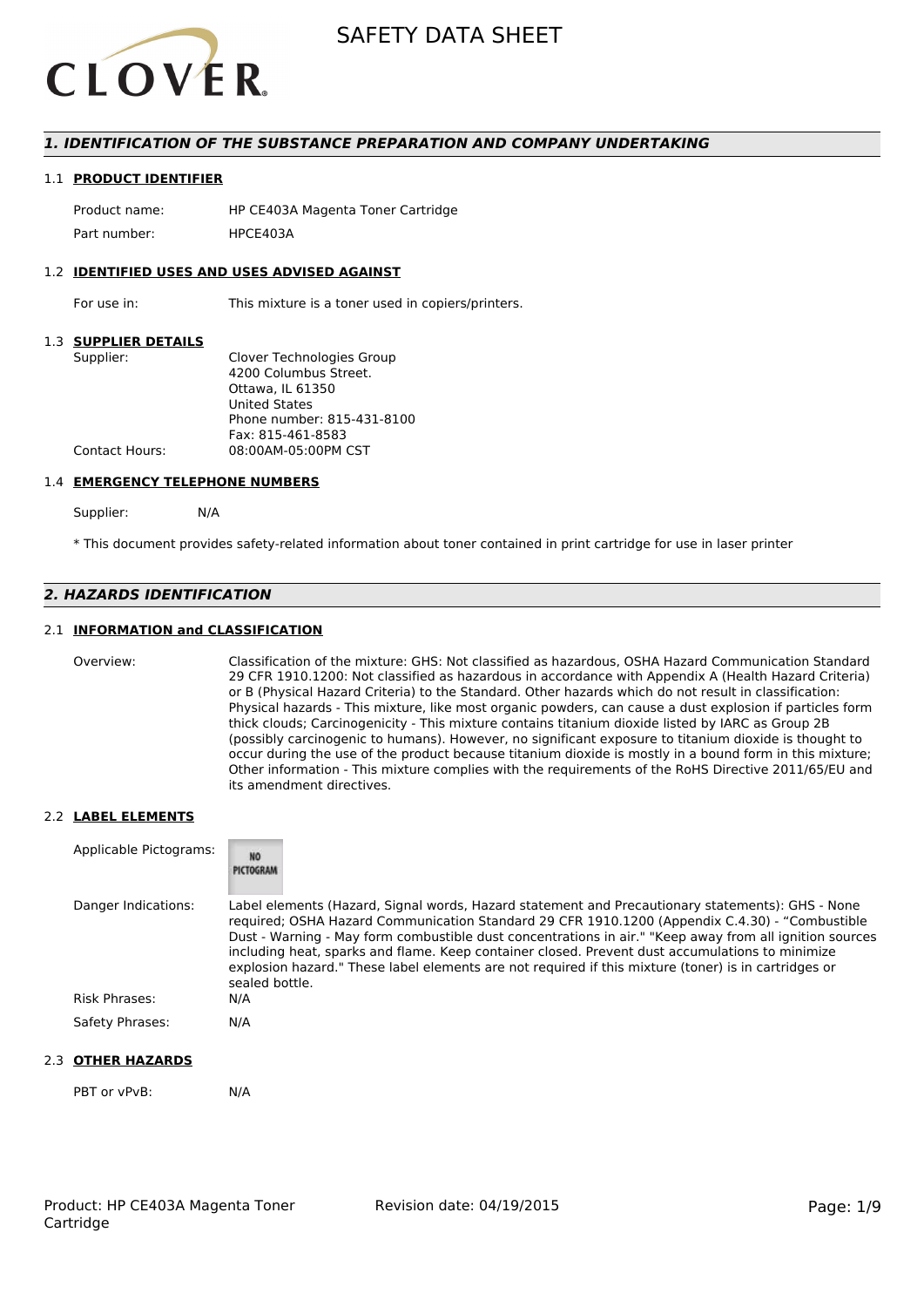

### *3. COMPOSITION / INFORMATION ON INGREDIENTS*

| Ingredients                   | <b>CAS number</b>   | Weight % | <b>OSHA</b><br><b>PEL</b> | <b>ACGIH</b><br><b>TLV</b> | Other                                                                                                                                                                                                                                                                                                                                                                         |
|-------------------------------|---------------------|----------|---------------------------|----------------------------|-------------------------------------------------------------------------------------------------------------------------------------------------------------------------------------------------------------------------------------------------------------------------------------------------------------------------------------------------------------------------------|
| Styrene acrylate<br>copolymer | <b>TRADE SECRET</b> | 70-90    |                           |                            | TSCA listed/exempted: Yes                                                                                                                                                                                                                                                                                                                                                     |
| Wax                           | <b>TRADE SECRET</b> | $5 - 15$ |                           |                            | TSCA listed/exempted: Yes                                                                                                                                                                                                                                                                                                                                                     |
| Pigment                       | <b>TRADE SECRET</b> | $3-10$   |                           |                            | TSCA listed/exempted: Yes                                                                                                                                                                                                                                                                                                                                                     |
| Amorphous silica              | 7631-86-9           | $<$ 5    |                           |                            | TSCA listed/exempted: Yes                                                                                                                                                                                                                                                                                                                                                     |
| Titanium dioxide              | 13463-67-7          | $<$ 1    |                           |                            | TSCA listed/exempted: Yes. Refer<br>to Section 8 for the exposure limits<br>and Section 11 for toxicological<br>information. All the substances in<br>this mixture are listed or exempted<br>in the inventory of TSCA (USA),<br>AICS (Australia), DSL (Canada),<br>IECSC (China), EINECS/ELINCS (EU),<br>ENCS (Japan), KECI (Korea), PICCS<br>(Philippines) and ECN (Taiwan). |

The Full Text for all R-Phrases are Displayed in Section 16

#### **COMPOSITION COMMENTS**

The Data Shown is in accordance with the latest Directives. This section provides composition information for the toner powder contained in specially designed container inside of the print cartridge.

#### *4. FIRST-AID MEASURES*

#### 4.1 **FIRST AID MEASURES**

### 4.1.1 **FIRST AID INSTRUCTIONS BY RELEVANT ROUTES OF EXPOSURE**

| Inhalation:   | Provide fresh air immediately. If symptoms occur, seek medical advice.                                                                                |
|---------------|-------------------------------------------------------------------------------------------------------------------------------------------------------|
| Eye contact:  | Do not rub eyes. Immediately rinse with plenty of clean running water until particles are washed<br>out. If irritation persists, seek medical advice. |
| Skin contact: | Wash out particles with plenty of water and soap. If irritation develops, seek medical advice.                                                        |
| Ingestion:    | Clean mouth out with water. Drink several glasses of water. If sickness develops, seek medical<br>advice.                                             |

#### 4.1.2 **ADDITIONAL FIRST AID INFORMATION**

| Additional first aid information:     | N/A                                                                                                                                                                        |
|---------------------------------------|----------------------------------------------------------------------------------------------------------------------------------------------------------------------------|
| Immediate Medical Attention Required: | Immediate medical attention may be required in the unlikely event of extreme<br>inhalation, eye contact or unusual reaction due to physical idiosyncrasy of the<br>person. |

#### 4.2 **SYMPTOMS AND EFFECTS**

Acute Symptoms from Exposure: Eye contact: Irritation may occur by mechanical abrasion. Skin contact: Minimal skin irritation may occur. Inhalation: Slight irritation of respiratory tract may occur with exposure to large amount of toner dust. Ingestion: Ingestion is an unlikely route of entry under normal conditions of use. Delayed Symptoms from Exposure: N/A

### 4.3 **IMMEDIATE SPECIAL TREATMENT OR EQUIPMENT REQUIRED**

N/A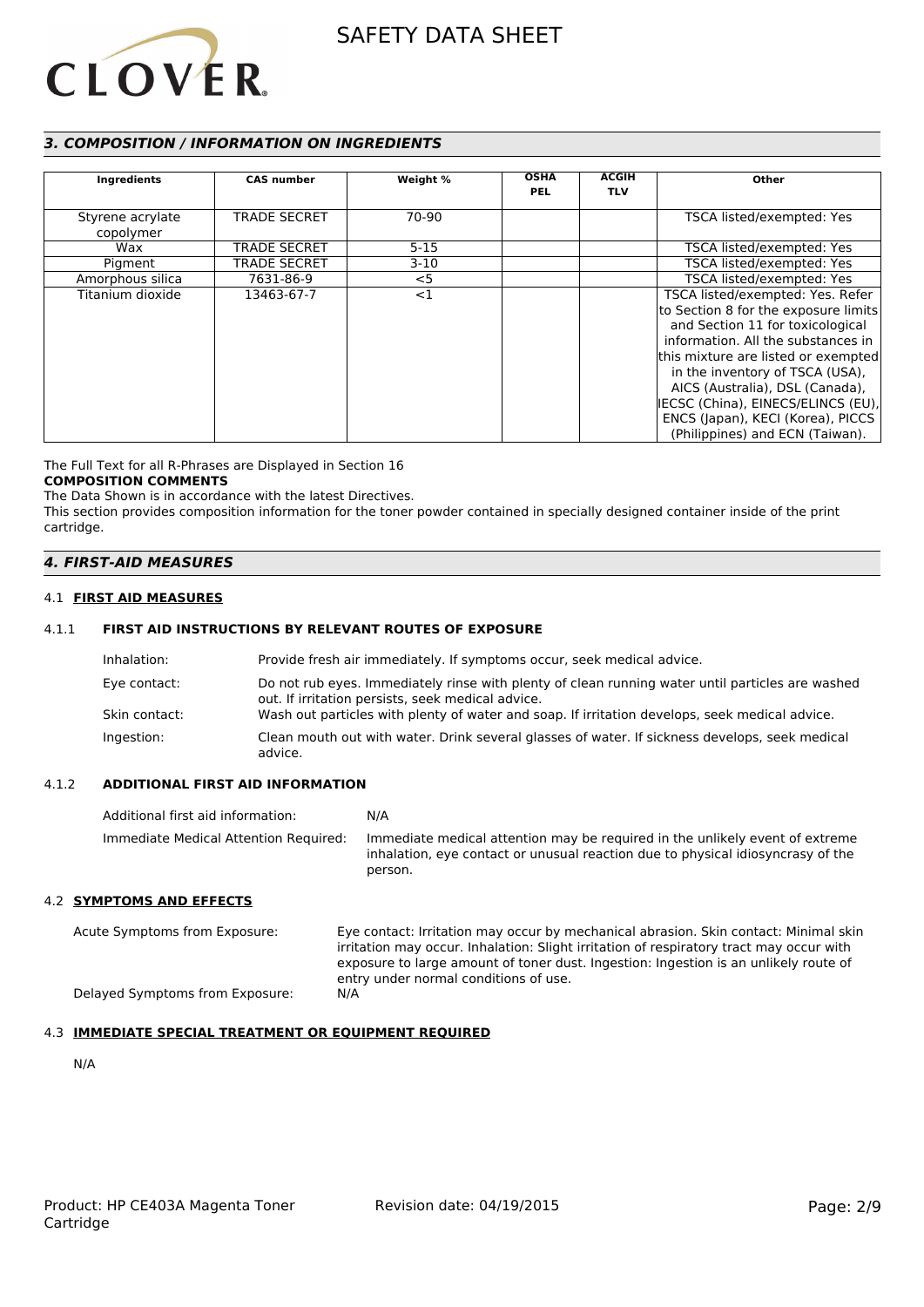

### *5. FIRE-FIGHTING MEASURES*

#### 5.1 **EXTINGUISHING MEDIA**

| Recommended Extinguishing Media:    | Water, foam, dry chemical |
|-------------------------------------|---------------------------|
| Extinguishing Media Not to be Used: | None known.               |

#### 5.2 **SPECIAL HAZARD**

Unusual Fire/Explosion Hazards: Toner, like most organic powders, is capable of creating a dust explosion when particles form thick clouds in the presence of an ignition source. Carbon monoxide and carbon dioxide are hazardous resulting gases.

Extinguishing Media Not to be Used: N/A

#### 5.3 **ADVICE FOR FIRE FIGHTERS**

Avoid inhalation of smoke. Wear protective cloting an wear self-contained breathing apparatus

#### *6. ACCIDENTAL RELEASE MEASURES*

#### 6.1 **PERSONAL PRECAUTIONS, PROTECTIVE EQUIPMENT AND EMERGENCY PROCEDURES**

#### 6.1.1 **PRECAUTIONS FOR NON-EMERGENCY PERSONNEL**

Avoid dispersal of dust in the air. (Do not clear dust surfaces with compressed air.). Do not breathe dust.

#### 6.1.2 **ADDITIONAL FIRST AID INFORMATION**

N/A

#### 6.1.3 **PERSONAL PROTECTION**

Wear personal protective equipment as described in Section 8.

#### 6.2 **ENVIRONMENTAL PRECAUTIONS**

Regulatory Information: Keep product out of sewers and watercourses.

#### 6.3 **METHODS AND MATERIAL FOR CONTAINMENT AND CLEANUP**

Spill or Leak Cleanup Procedures: Eliminate sources of ignition including sparks and flammables. Nonsparking tools should be used. Shelter the released material (powder) from wind to avoid dust formation and scattering. Vacuum or sweep the material into a sealed container. If a vacuum cleaner is used, it must be dust explosion-proof. Dispose of the material in accordance with Federal/state/local requirements.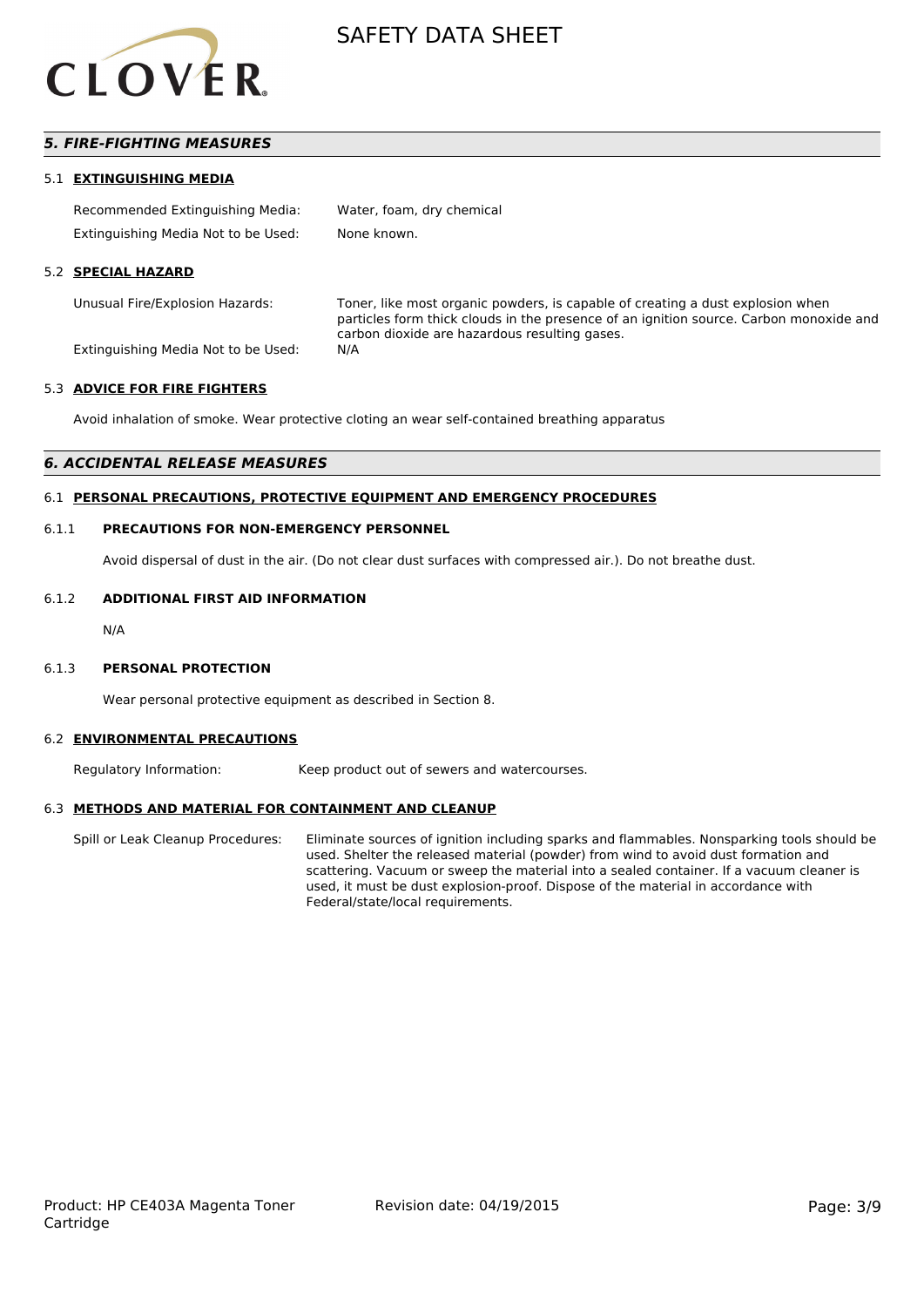

### *7. HANDLING AND STORAGE*

#### 7.1 **PRECAUTIONS FOR SAFE HANDLING**

Recommendations for Handling: No special precautions when used as intended. Keep containers closed, avoid creating dust. Keep away from ignition sources. Advice on General Hygiene: Never eat, drink or smoke in work areas. Practice good personal hygiene after using this material, especially before eating, drinking, smoking, using the restroom, or applying cosmetics.

#### 7.2 **CONDITIONS FOR SAFE STORAGE**

Avoid high temperatures, >100°F/32°C

#### 7.3 **SPECIFIC END USES**

Printing devices

#### *8. EXPOSURE CONTROLS/PERSONAL PROTECTION*

#### 8.1 **CONTROL PARAMETERS**

The best protection is to enclose operations and/or provide local exhaust ventilation at the site of chemical release in order to maintain airborne concentrations of the product below OSHA PELs (See Section 2). Local exhaust ventilation is preferred because it prevents contaminant dispersion into the work area by controlling it at its source.

#### 8.2 **EXPOSURE CONTROLS**

#### **Respiratory protection:**

IMPROPER USE OF RESPIRATORS IS DANGEROUS. Seek professional advice prior to respirator selection and use. Follow OSHA respirator regulations (29 CFR 1910.134 and 1910.137) and, if necessary, wear a NIOSH approved respirator. Select respirator based on its suitability to provide adequate worker protection for given work conditions, levels of airborne contamination, and sufficient levels of oxygen.

#### **Eye/Face Protection:**

Contact lenses are not eye protective devices. Appropriate eye protection must be worn instead of, or in conjunction with contact lenses.

#### **Hand/Skin Protection:**

For emergency or non-routine operations (cleaning spills, reactor vessels, or storage tanks), wear an SCBA. WARNING! Air purifying respirators do not protect worker in oxygen deficient atmospheres.

#### **Additional Protection:**

N/A

#### **Protective Clothing and Equipment:**

Wear chemically protective gloves, boots, aprons, and gauntlets to prevent prolonged or repeated skin contact. Wear splashproof chemical goggles and face shield when working with liquid, unless full face piece respiratory protection is worn.

#### **Safety Stations:**

Make emergency eyewash stations, safety/quick-drench showers, and washing facilities available in work area.

#### **Contaminated Equipment:**

Separate contaminated work clothes from street clothes. Launder before reuse. Remove material from your shoes and clean personal protective equipment. Never take home contaminated clothing.

#### **Comments:**

Never eat, drink or smoke in work areas. Practice good personal hygiene after using this material, especially before eating, drinking, smoking, using the restroom, or applying cosmetics.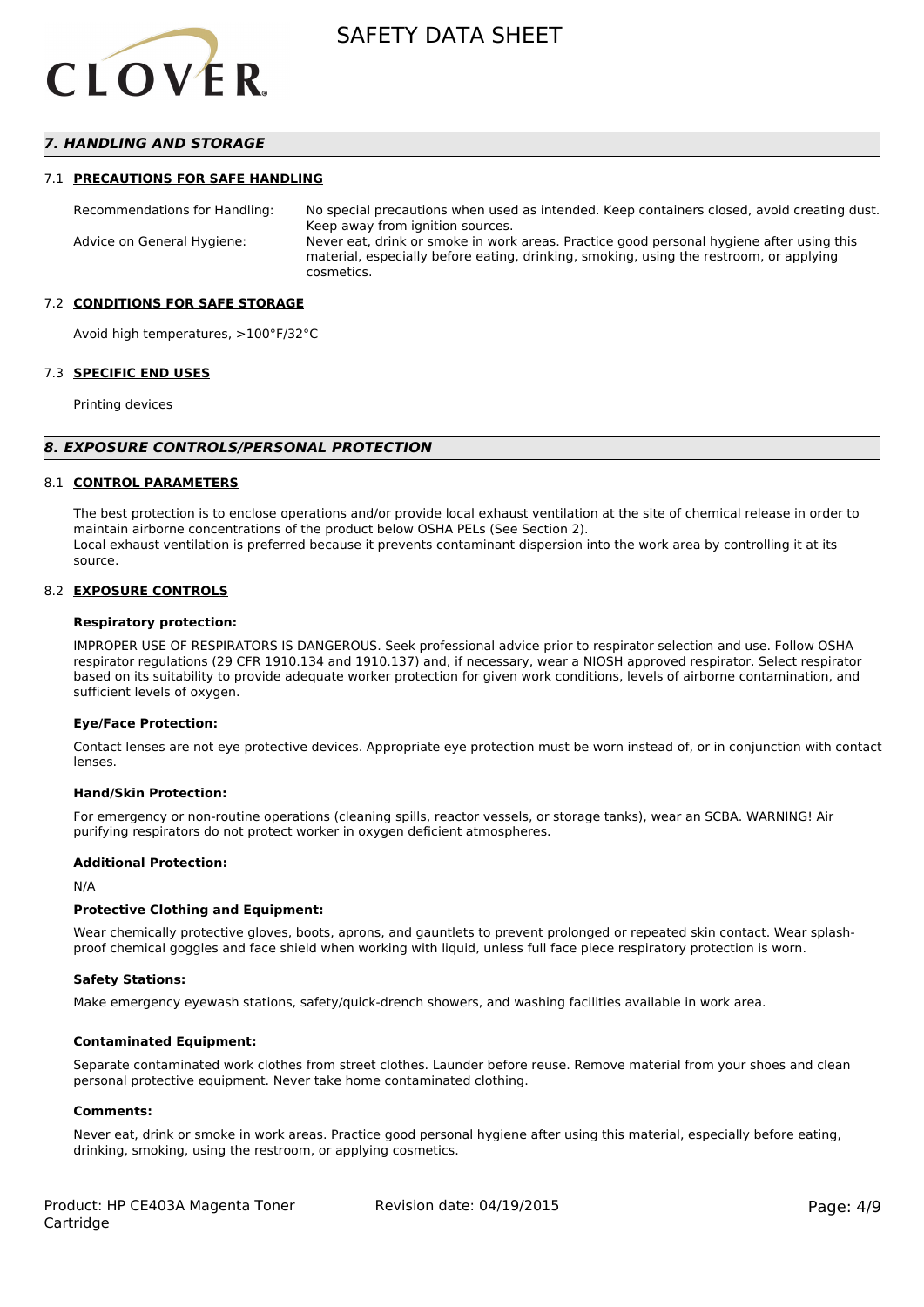

# *9. PHYSICAL AND CHEMICAL PROPERTIES*

### 9.1 **DETAIL INFORMATION**

| Physical state:            | APPEARANCE: Fine magenta powder |
|----------------------------|---------------------------------|
| Color:                     | Magenta                         |
| Odor:                      | None or slight plastic odor     |
| Odor threshold:            | N/A                             |
|                            |                                 |
| Boiling point:             | N/A                             |
| Melting point:             | N/A                             |
| Flash point:               | N/A                             |
| <b>Explosion limits:</b>   | N/A                             |
| Relative density:          | $1.0 - 1.5$                     |
| Auto-ignition temperature: | N/A                             |
|                            |                                 |

#### 9.2 **OTHER INFORMATION**

SOLUBILITY: Negligible in water. Partially soluble in some organic solvents such as toluene and tetrahydrofuran.

# *10. CHEMICAL STABILITY AND REACTIVITY*

#### 10.1 **Reactivity:**

| <b>Reactivity Hazards:</b><br>Data on Mixture Substances: | None<br>None                                                                                                   |
|-----------------------------------------------------------|----------------------------------------------------------------------------------------------------------------|
| 10.2 Chemical Stability:                                  | The product is stable. Under normal conditions of storage and use, hazardous<br>polymerisation will not occur. |
| 10.3 Hazardous Polymerization:                            | Stable under conditions of normal use.                                                                         |
| 10.4 Conditions to Avoid:                                 | Keep away from heat, flame, sparks and other ignition sources.                                                 |
| 10.5 Incompatible Materials:                              | Strong oxidising materials                                                                                     |
| 10.6 Hazardous Decomposition:                             | Will not occur.                                                                                                |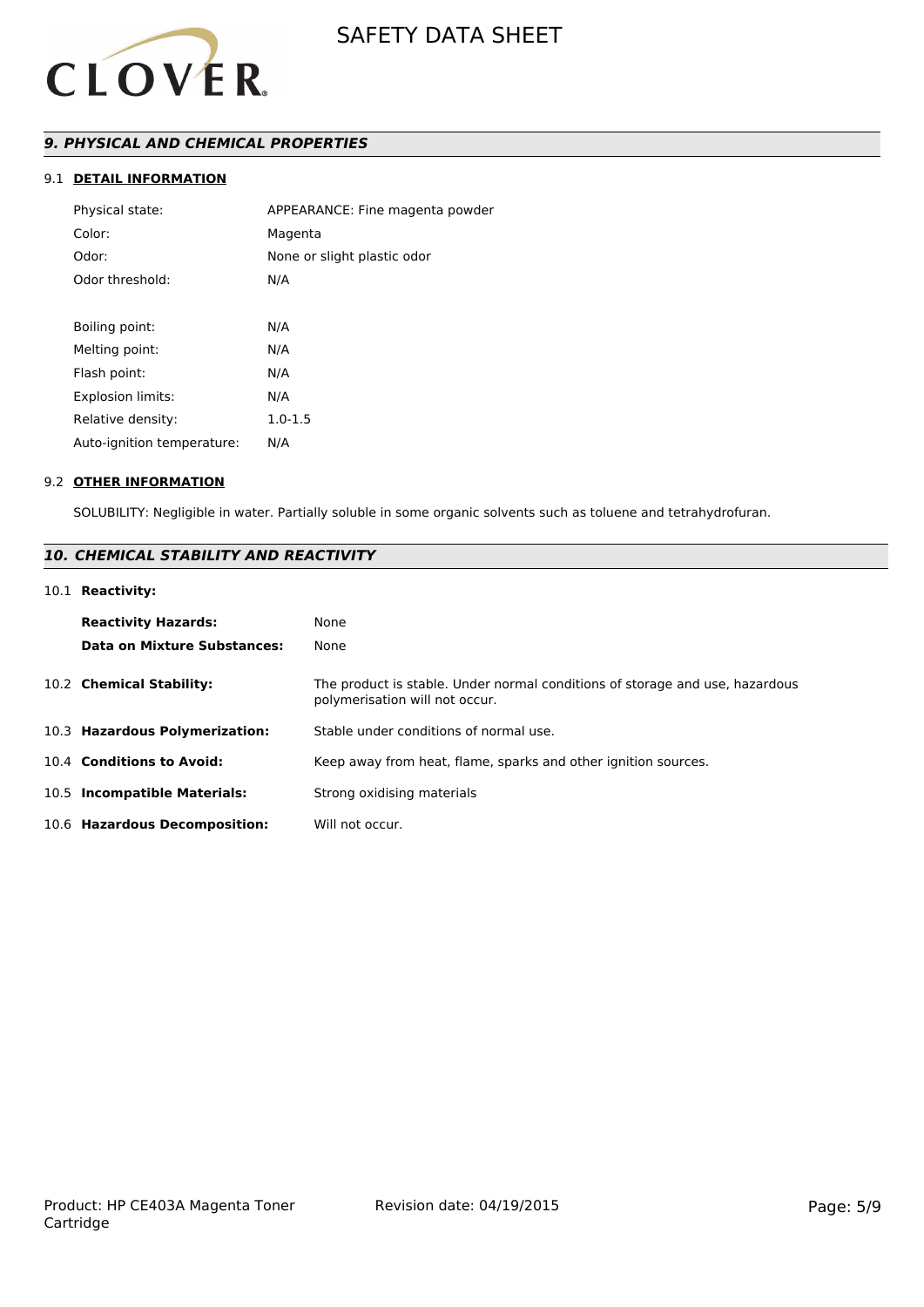

# *11. INFORMATION ON TOXICOLOGICAL EFFECT*

| <b>Mixtures:</b>                   | According to our test results of this or similar mixture and the information provided by the<br>suppliers about the substances contained in this mixture, seriously damaging effect is not<br>expected when this mixture is treated in accordance with standard industrial practices and<br>Federal/state/local requirements. Refer to Section 2 for potential health effects and Section 4 for<br>first aid measures.                                                                                                                                                                                                                                         |
|------------------------------------|----------------------------------------------------------------------------------------------------------------------------------------------------------------------------------------------------------------------------------------------------------------------------------------------------------------------------------------------------------------------------------------------------------------------------------------------------------------------------------------------------------------------------------------------------------------------------------------------------------------------------------------------------------------|
| <b>Acute Toxicity:</b>             | Oral: LD50 rat > 5,000 mg/kg (OECD 425) (a similar product)                                                                                                                                                                                                                                                                                                                                                                                                                                                                                                                                                                                                    |
| <b>Skin Corrosion/Irritation:</b>  | N/A                                                                                                                                                                                                                                                                                                                                                                                                                                                                                                                                                                                                                                                            |
| <b>Serious Eye Damage:</b>         | N/A                                                                                                                                                                                                                                                                                                                                                                                                                                                                                                                                                                                                                                                            |
| <b>Inhalation:</b>                 | N/A                                                                                                                                                                                                                                                                                                                                                                                                                                                                                                                                                                                                                                                            |
| <b>Sensitization:</b>              | Respiratory Sensitization: No test data available. None of the substances in this mixture is<br>classified as a respiratory sensitizer.                                                                                                                                                                                                                                                                                                                                                                                                                                                                                                                        |
| <b>Mutagenicity:</b>               | Ames test (Salmonella typhimurium, Escherichia coli) negative. (a similar product)                                                                                                                                                                                                                                                                                                                                                                                                                                                                                                                                                                             |
| <b>Carcinogenicity:</b>            | No test data available. Titanium dioxide is listed by IARC as Group 2B (possibly carcinogenic to<br>humans); however, inhalation tests of titanium dioxide by Mujhle et al. (Reference 2 - Test Data)<br>showed no significant carcinogenicity. Moreover, IARC monograph vol. 93 states that exposure<br>levels are assumed to be lower in the user industries, with the possible exception of workers who<br>handle large quantities of titanium dioxide. Titanium oxide in this mixture is within small quantity<br>and mostly in a bound form. Therefore, no significant exposure to titanium dioxide is thought to<br>occur during the use of the product. |
| <b>Reproductive Toxicity:</b>      | No test data available. None of the substances in this mixture is classified for reproductive toxicity.                                                                                                                                                                                                                                                                                                                                                                                                                                                                                                                                                        |
| <b>STOT - Single Exposure:</b>     | N/A                                                                                                                                                                                                                                                                                                                                                                                                                                                                                                                                                                                                                                                            |
| <b>STOT - Multiple Exposure:</b>   | No test data available. Inhalation test of a toner for two years showed no significant                                                                                                                                                                                                                                                                                                                                                                                                                                                                                                                                                                         |
|                                    | carcinogenicity. (Reference 1 - Test Data) In rats chronic exposure to toner concentrations 4                                                                                                                                                                                                                                                                                                                                                                                                                                                                                                                                                                  |
|                                    | mg/m3 and over lead to an accumulation of particles in the lung as well as to persistent                                                                                                                                                                                                                                                                                                                                                                                                                                                                                                                                                                       |
|                                    | inflammatory processes and slight to moderate fibrotic changes in the lungs of rats. In hamsters                                                                                                                                                                                                                                                                                                                                                                                                                                                                                                                                                               |
|                                    | these effects were only observed at significantly higher concentrations ( $>$ 20 mg/m3). The particle                                                                                                                                                                                                                                                                                                                                                                                                                                                                                                                                                          |
|                                    | accumulation in the lung tissue of the experimental animals is attributed to a damage and                                                                                                                                                                                                                                                                                                                                                                                                                                                                                                                                                                      |
|                                    | overload of the lung clearance mechanisms and is called "lung overloading". This is not an effect                                                                                                                                                                                                                                                                                                                                                                                                                                                                                                                                                              |
|                                    | specific to toner dust but is generally observed when high concentrations of other, slightly soluble                                                                                                                                                                                                                                                                                                                                                                                                                                                                                                                                                           |
|                                    | dusts are inhaled. The lowest-observable-effect-level (LOEL) was 4 mg/m3 and the no-observable-                                                                                                                                                                                                                                                                                                                                                                                                                                                                                                                                                                |
|                                    | effect-level (NOEL) was 1 mg/m3 in rats. The NOEL was greater than 6 mg/m3 in hamsters.                                                                                                                                                                                                                                                                                                                                                                                                                                                                                                                                                                        |
|                                    | (Reference 2 - Test Data) Toner concentration under the normal use of this product is estimated                                                                                                                                                                                                                                                                                                                                                                                                                                                                                                                                                                |
|                                    | less than 1 mg/m3.                                                                                                                                                                                                                                                                                                                                                                                                                                                                                                                                                                                                                                             |
|                                    |                                                                                                                                                                                                                                                                                                                                                                                                                                                                                                                                                                                                                                                                |
| Ingestion:                         | N/A                                                                                                                                                                                                                                                                                                                                                                                                                                                                                                                                                                                                                                                            |
| <b>Hazard Class Information:</b>   | N/A                                                                                                                                                                                                                                                                                                                                                                                                                                                                                                                                                                                                                                                            |
| <b>Mixture on Market Data:</b>     | N/A                                                                                                                                                                                                                                                                                                                                                                                                                                                                                                                                                                                                                                                            |
| Symptoms:                          | N/A                                                                                                                                                                                                                                                                                                                                                                                                                                                                                                                                                                                                                                                            |
| Delayed/Immediate Effects: N/A     |                                                                                                                                                                                                                                                                                                                                                                                                                                                                                                                                                                                                                                                                |
| Test Data on Mixture:              | (Reference 1) "Negative Effect of Long-term Inhalation of Toner on Formation of                                                                                                                                                                                                                                                                                                                                                                                                                                                                                                                                                                                |
|                                    | 8-Hydroxydeoxyguanosine in DNA in the Lungs of Rats in Vivo", Yasuo Morimoto, et. Al., Inhalation                                                                                                                                                                                                                                                                                                                                                                                                                                                                                                                                                              |
|                                    | Toxicology, Vol. 17 (13) 749-753 (2005) (Reference 2) Studies by Muhle, Bellmann, Creutzenberg                                                                                                                                                                                                                                                                                                                                                                                                                                                                                                                                                                 |
|                                    | et al. "Lung clearance and retention of toner, utilizing a tracer technique during chronic inhalation                                                                                                                                                                                                                                                                                                                                                                                                                                                                                                                                                          |
|                                    | exposure in rats." Fundam. Appl. Toxicol 17 (1991) p.300-313. "Lung clearance and retention of                                                                                                                                                                                                                                                                                                                                                                                                                                                                                                                                                                 |
|                                    | toner, TiO2, and crystalline silica, utilizing a tracer technique during chronic inhalation exposure in                                                                                                                                                                                                                                                                                                                                                                                                                                                                                                                                                        |
|                                    | Syrian golden hamsters." Inhal. Toxicol. 10 (1998) p.731-751. "Subchronic inhalation study of                                                                                                                                                                                                                                                                                                                                                                                                                                                                                                                                                                  |
|                                    | toner in rats." Inhal. Toxicol. 2 (1990) p.341-360. "Pulmonary response to toner upon chronic                                                                                                                                                                                                                                                                                                                                                                                                                                                                                                                                                                  |
|                                    | inhalation exposure in rats." Fundam. Appl. Toxicol. 17 (1991) p.280-299 "Pulmonary response to                                                                                                                                                                                                                                                                                                                                                                                                                                                                                                                                                                |
|                                    | toner, TiO2 and crystalline silica upon chronic inhalation exposure in Syrian golden hamsters."                                                                                                                                                                                                                                                                                                                                                                                                                                                                                                                                                                |
|                                    | Inhal. Toxicol. 10 (1998) p.699-729.                                                                                                                                                                                                                                                                                                                                                                                                                                                                                                                                                                                                                           |
| <b>Not Meeting Classification:</b> | N/A                                                                                                                                                                                                                                                                                                                                                                                                                                                                                                                                                                                                                                                            |
| <b>Routes of Exposure:</b>         | N/A                                                                                                                                                                                                                                                                                                                                                                                                                                                                                                                                                                                                                                                            |
| <b>Interactive Effects:</b>        | N/A                                                                                                                                                                                                                                                                                                                                                                                                                                                                                                                                                                                                                                                            |
| <b>Absence of Specific Data:</b>   | N/A                                                                                                                                                                                                                                                                                                                                                                                                                                                                                                                                                                                                                                                            |
| Mixture vs Substance Data: N/A     |                                                                                                                                                                                                                                                                                                                                                                                                                                                                                                                                                                                                                                                                |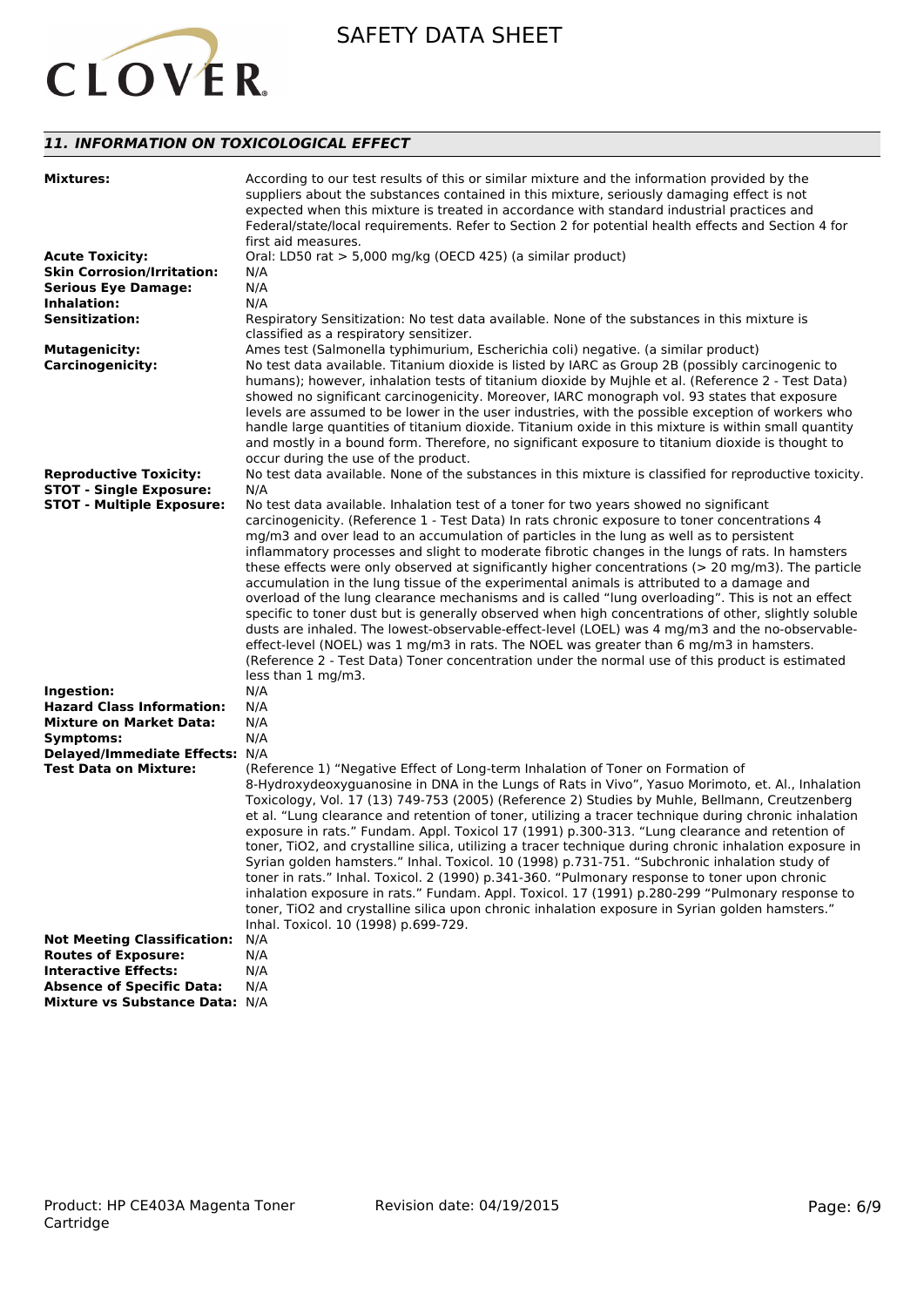

## *12. ECOLOGICAL INFORMATION*

| 12.1 <b>Eco toxicity:</b>           | According to the information provided by the suppliers about the substances contained in this<br>mixture, this mixture is not expected to be harmful to ecology. |
|-------------------------------------|------------------------------------------------------------------------------------------------------------------------------------------------------------------|
| 12.2 Degradability:                 | N/A                                                                                                                                                              |
| 12.3 Bioaccumulation Potential: N/A |                                                                                                                                                                  |
| 12.4 Mobility in Soil:              | N/A                                                                                                                                                              |
| 12.5 PBT & vPvB Assessment:         | N/A                                                                                                                                                              |
| 12.6 Other Adverse Effects:         | None known.                                                                                                                                                      |

# *13. DISPOSAL CONSIDERATIONS*

#### **Disposal Information:**

 Dispose as a solid waste in accordance with local authority regulations. Empty container retains product residue.

#### **Physical/Chemical Properties that affect Treatment:**

Symbol: This product is not classified as dangerous

Risk Phrases: This product is not classified according to the federal, state and local environmental regulations.

#### **Waste Treatment Information:**

Do not shred toner cartridge, unless dust-explosion prevention measures are taken. Finely dispersed particles may form explosive mixtures in air. Dispose of in compliance with federal, state, and local regulations.

#### **Personal Protection Required:**

N/A

| <b>14. TRANSPORT INFORMATION</b> |                                                                                                                                             |  |
|----------------------------------|---------------------------------------------------------------------------------------------------------------------------------------------|--|
| 14.1 <b>ID Number:</b>           | None. Not a regulated material under the United State DOT, IMDG, ADR, RID, or ICAO/IATA.                                                    |  |
| 14.2 Shipping Name:              | None. Not a regulated material under the United State DOT, IMDG, ADR, RID, or ICAO/IATA.                                                    |  |
| 14.3 Hazard Class:               | None. Not a regulated material under the United State DOT, IMDG, ADR, RID, or ICAO/IATA.                                                    |  |
| 14.4 Packing Group:              | N/A                                                                                                                                         |  |
| 14.5 Environmental Hazards:      | Not a marine pollutant according to the IMDG Code. Not environmentally hazardous according<br>to the UN Model Regulations, ADR, RID or ADN. |  |
| 14.6 User Precautions:           | Do not open or break a container during transportation unless absolutely needed.                                                            |  |
| 14.7 Bulk Transport:             | N/A                                                                                                                                         |  |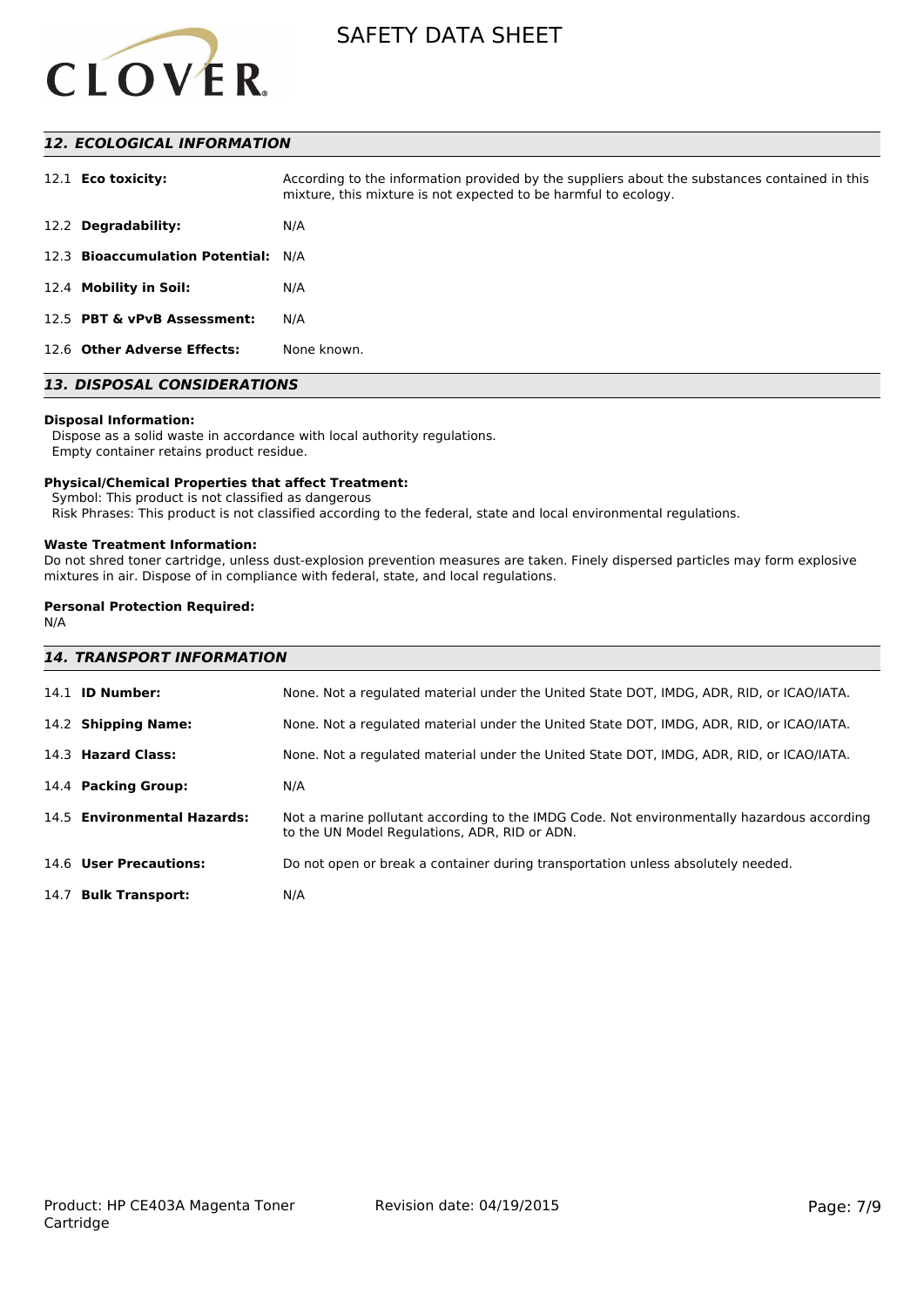

### *15. REGULATORY INFORMATION*

15.1 **Regulatory Information:** TSCA: All the substances in this mixture are listed or exempted in accordance with TSCA.

**EPA Regulatory Information:** N/A

**CERCLA Reportable Quantity:** Not applicable to this mixture.

#### 15.2 **Superfund Information:**

**Hazard Categories:**

**Immediate:** N/A

**Delayed:** N/A

**Fire:** N/A

**Pressure:** N/A

**Reactivity:** N/A

**Section 302 - Extremely Hazardous:** Not applicable to this mixture.

**Section 311 - Hazardous:** Immediate health hazard: No (All the ingredients of this product are bound within the mixture.) Chronic health hazard: No (All the ingredients of this product are bound within the mixture.) Sudden release of pressure hazard: No Reactive hazard: No

| 15.3 State Regulations:            | California Proposition 65 (Safe Drinking Water and Toxic Enforcement Act of 1986): This<br>product is in compliance with the regulation as all ingredients are bound within the<br>mixture.   |  |
|------------------------------------|-----------------------------------------------------------------------------------------------------------------------------------------------------------------------------------------------|--|
| 15.4 Other Regulatory Information: | This mixture complies with the requirements of the RoHS Directive 2011/65/EU and its<br>amendment directives. Please refer to any other Federal/state/local measures that may be<br>relevant. |  |
| <b>16. OTHER INFORMATION</b>       |                                                                                                                                                                                               |  |
| <b>General Comments:</b>           | This information is based on our current knowledge. It should not therefore be construed as                                                                                                   |  |

guaranteeing specific properties of the products as described or their suitability for a particular

application

**Creation Date of this SDS:** 05/19/2015